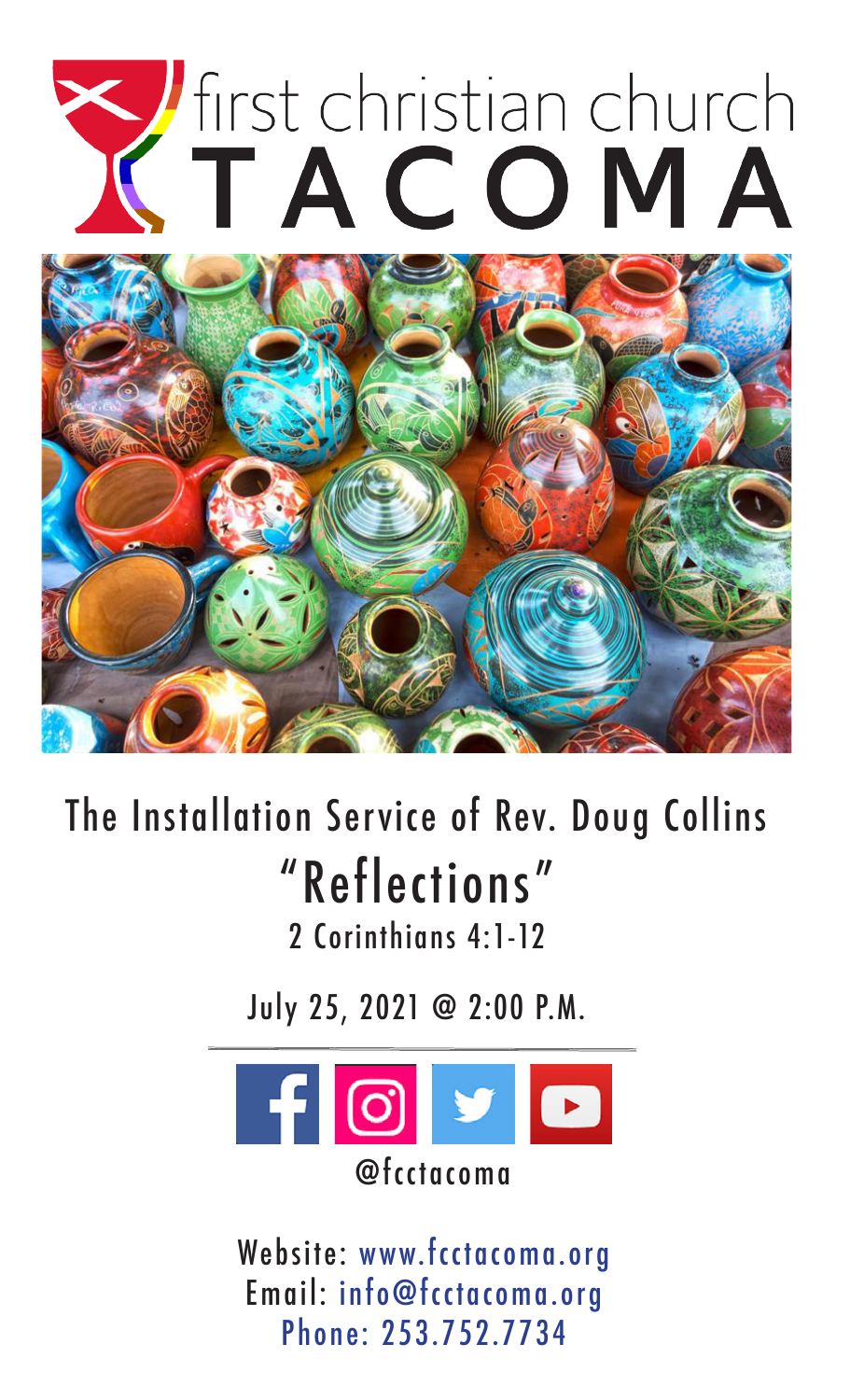# **Gathering Music** FCC Trio

"Showers of Blessing"

**Welcome** Tom Moore, Moderator

**Opening Hymn** CH 284

"Gather Us In" vss. 1,2,4

**Call to Worship** Norma Carolyn, Search

Committee Chair

L: *Thank God with all your heart, in the gathered assembly of God's people.*

**C: Mighty are the deeds of our Creator, great are the works of our God, studied by all who have pleasure in them.**

L: *Holy and awesome is God's name! To worship God is the highest wisdom; those who do so know all that is good –*

**C: God's praises will last forever.**

# **Opening Prayer**

## **Statement of Purpose**

A reading from the Epistles Norma Carolyn

# **2 Corinthians 4:1-12**

Therefore, since it is by God's mercy that we are engaged in this ministry, we do not lose heart. We have renounced the shameful things that one hides; we refuse to practice cunning or to falsify God's word; but by the open statement of the truth we commend ourselves to the conscience of everyone in the sight of God. And even if our gospel is veiled, it is veiled to those who are perishing. In their case the god of this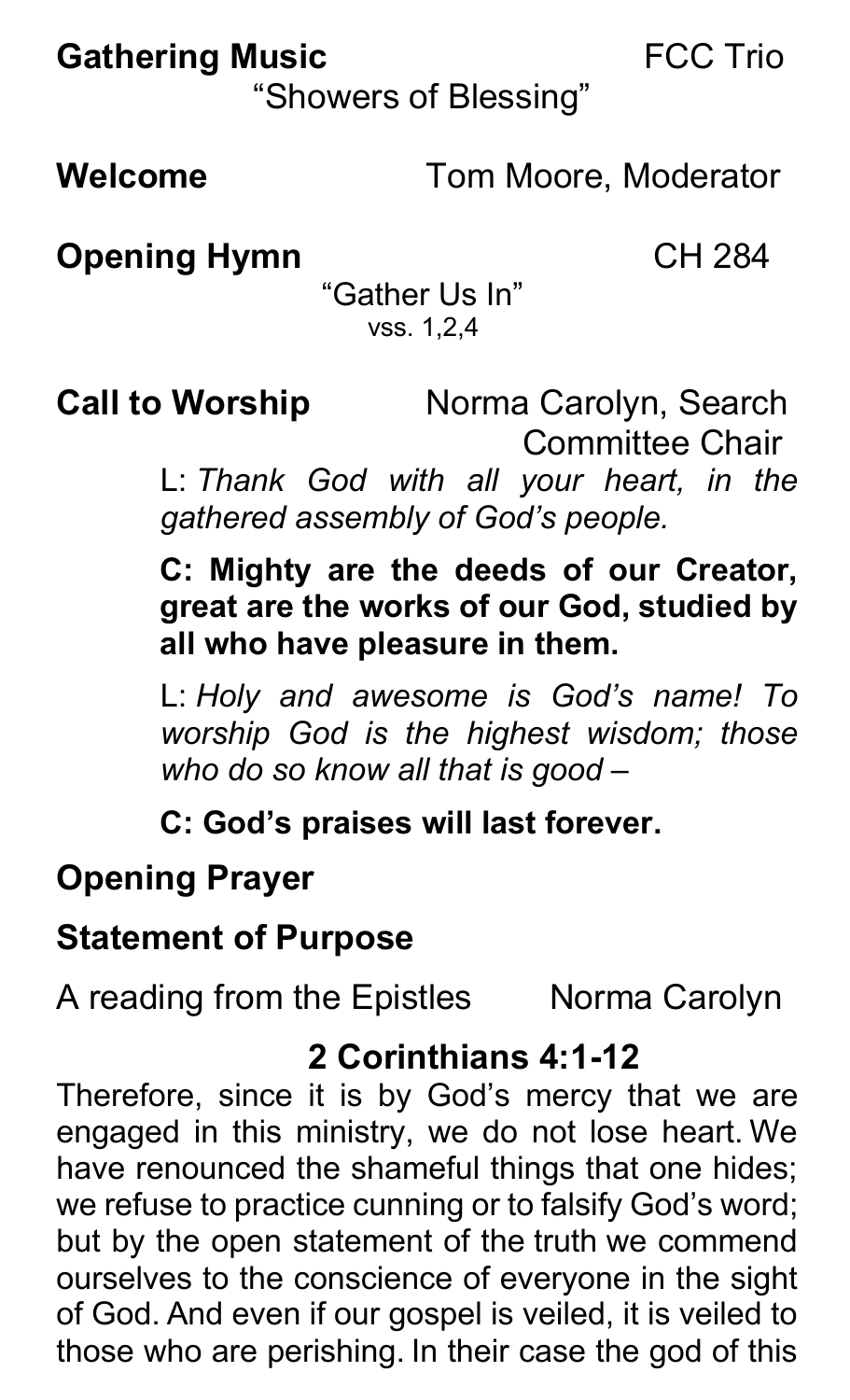world has blinded the minds of the unbelievers, to keep them from seeing the light of the gospel of the glory of Christ, who is the image of God. For we do not proclaim ourselves; we proclaim Jesus Christ as Lord and ourselves as your slaves for Jesus' sake. For it is the God who said, "Let light shine out of darkness," who has shone in our hearts to give the light of the knowledge of the glory of God in the face of Jesus Christ.

But we have this treasure in clay jars, so that it may be made clear that this extraordinary power belongs to God and does not come from us. We are afflicted in every way, but not crushed; perplexed, but not driven to despair; persecuted, but not forsaken; struck down, but not destroyed; always carrying in the body the death of Jesus, so that the life of Jesus may also be made visible in our bodies. For while we live, we are always being given up to death for Jesus' sake, so that the life of Jesus may be made visible in our mortal flesh. So death is at work in us, but life in you.

**Special Music** FCC Trio & Sisters

"One Voice"

**Sermon** Rev. Sandy Messick

Regional Minister, Northern Lights Region of the Christian Church (Disciples of Christ)

"Reflections "

**Hymn** CH 452

"Here I Am, Lord"

### **Covenant of Installation**

L: There are different gifts,

**C: But it is the same Spirit who gives them.**